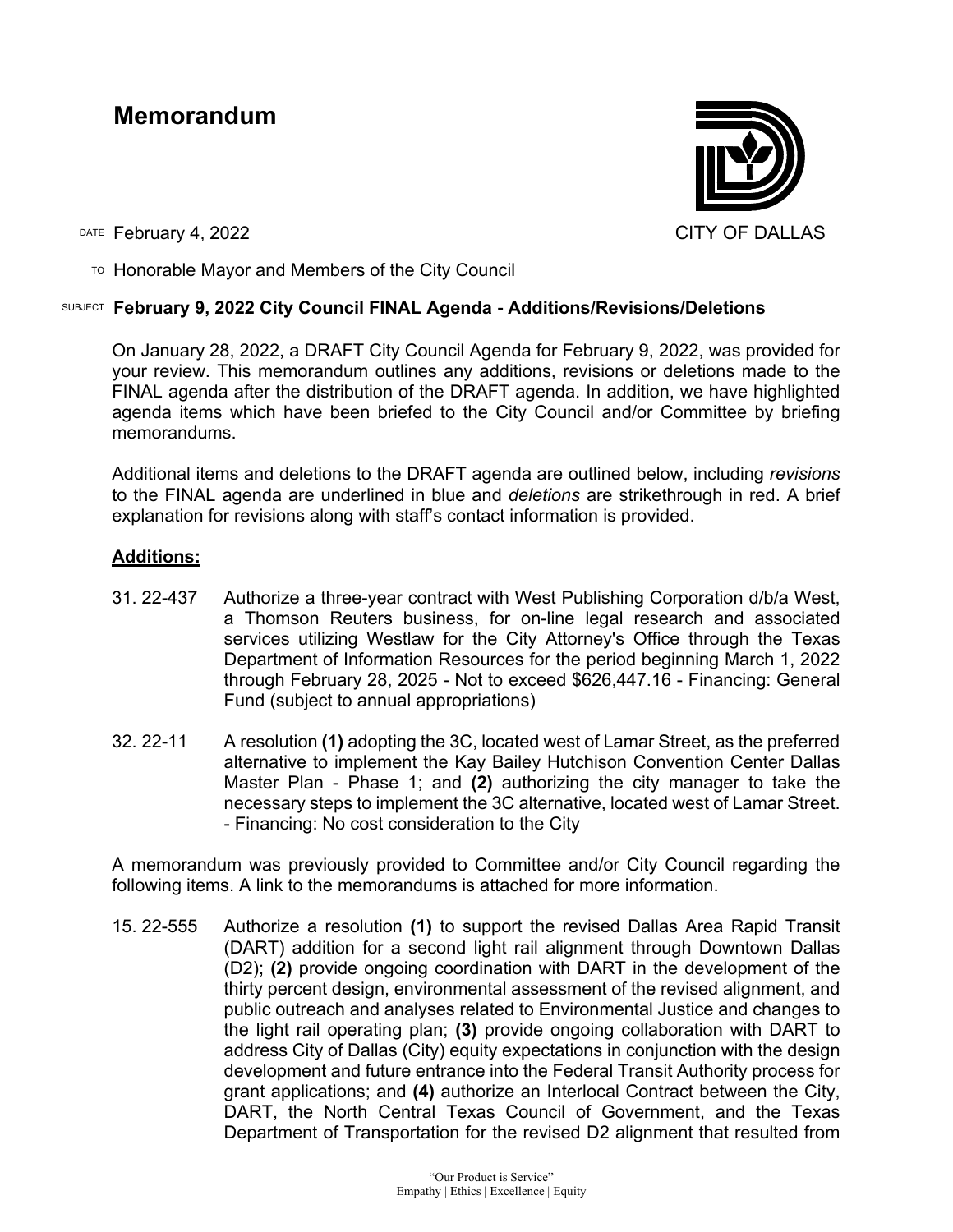DATE February 4, 2022

### SUBJECT **February 9, 2022 City Council FINAL Agenda - Additions/Revisions/Deletions**

the project refinements, enhancements, and/or modifications, approved as to form by the City Attorney - Financing: No cost consideration to the City [The Transportation and Trinity River Project Committee was briefed by](https://dallascityhall.com/government/Council%20Meeting%20Documents/ttrp_2_cbd-second-light-rail-alignment-(d2)-subway-project-refinment_combined_021317.pdf)  [memorandum on "Dallas CBD Second Light Rail Alignment \(D2\) Subway](https://dallascityhall.com/government/Council%20Meeting%20Documents/ttrp_2_cbd-second-light-rail-alignment-(d2)-subway-project-refinment_combined_021317.pdf)  [Project Refinement" on February 13, 2017.](https://dallascityhall.com/government/Council%20Meeting%20Documents/ttrp_2_cbd-second-light-rail-alignment-(d2)-subway-project-refinment_combined_021317.pdf)

[The Transportation and Trinity River Project Committee was briefed by](https://dallascityhall.com/government/Council%20Meeting%20Documents/ttrp_3_d2-subway-alignment-alternatives-and-central-dallas-streetcar-link-potetial-alignments_combined_050817.pdf)  [memorandum on "D2 Subway Alignment Alternatives and Central Dallas](https://dallascityhall.com/government/Council%20Meeting%20Documents/ttrp_3_d2-subway-alignment-alternatives-and-central-dallas-streetcar-link-potetial-alignments_combined_050817.pdf)  [Streetcar Link Potential Alignments" on May 8, 2017.](https://dallascityhall.com/government/Council%20Meeting%20Documents/ttrp_3_d2-subway-alignment-alternatives-and-central-dallas-streetcar-link-potetial-alignments_combined_050817.pdf)

[City Council was briefed by memorandum regarding this matter on March 5,](https://dallascityhall.com/government/citymanager/Documents/FY%2020-21%20Memos/DART-D2-Alignment-and-Resolution-Updates_memo_030521.pdf)  [2021.](https://dallascityhall.com/government/citymanager/Documents/FY%2020-21%20Memos/DART-D2-Alignment-and-Resolution-Updates_memo_030521.pdf)

[City Council was briefed by memorandum regarding this matter on March19,](https://dallascityhall.com/government/citymanager/Documents/FY%2020-21%20Memos/March-24-2021-City-Council-Agenda-Item-D2-Resolution_Memo_031921.pdf)  [2021.](https://dallascityhall.com/government/citymanager/Documents/FY%2020-21%20Memos/March-24-2021-City-Council-Agenda-Item-D2-Resolution_Memo_031921.pdf)

[The Transportation and Infrastructure Committee was briefed by memorandum](https://cityofdallas.legistar.com/LegislationDetail.aspx?ID=4859413&GUID=28AE720C-147A-4E43-AE5F-323A93E9CF41&Options=&Search=)  [regarding this matter on March 23, 2021.](https://cityofdallas.legistar.com/LegislationDetail.aspx?ID=4859413&GUID=28AE720C-147A-4E43-AE5F-323A93E9CF41&Options=&Search=)

[City Council was briefed by memorandum regarding this matter on April 23,](https://dallascityhall.com/government/citymanager/Documents/FY%2020-21%20Memos/D2-Eastern-End-Alignment-Zone-B-Progress-Update-1_memo_042321.pdf)  [2021.](https://dallascityhall.com/government/citymanager/Documents/FY%2020-21%20Memos/D2-Eastern-End-Alignment-Zone-B-Progress-Update-1_memo_042321.pdf)

[City Council was briefed by memorandum regarding this matter on May 21,](https://dallascityhall.com/government/citymanager/Documents/FY%2020-21%20Memos/D2-Eastern-End-Alignment-Zone-B-Progress-Update-2_memo_052121.pdf)  [2021.](https://dallascityhall.com/government/citymanager/Documents/FY%2020-21%20Memos/D2-Eastern-End-Alignment-Zone-B-Progress-Update-2_memo_052121.pdf)

[City Council was briefed by memorandum regarding this matter on July 30,](https://dallascityhall.com/government/citymanager/Documents/FY%2020-21%20Memos/7_D2-Eastern-End-Alignment-Zone-B-Progress-Update-3_Memo_073021.pdf)  [2021.](https://dallascityhall.com/government/citymanager/Documents/FY%2020-21%20Memos/7_D2-Eastern-End-Alignment-Zone-B-Progress-Update-3_Memo_073021.pdf)

[City Council was briefed by memorandum regarding this matter on September](https://dallascityhall.com/government/citymanager/Documents/FY%2020-21%20Memos/D2%20Eastern%20End%20AlignmentZone%20B%20Progress%20Update%204_09242021.pdf)  [24, 2021.](https://dallascityhall.com/government/citymanager/Documents/FY%2020-21%20Memos/D2%20Eastern%20End%20AlignmentZone%20B%20Progress%20Update%204_09242021.pdf)

32. 22-11 A resolution **(1)** adopting the 3C, located west of Lamar Street, as the preferred alternative to implement the Kay Bailey Hutchison Convention Center Dallas Master Plan - Phase 1; and **(2)** authorizing the city manager to take the necessary steps to implement the 3C alternative, located west of Lamar Street. - Financing: No cost consideration to the City

> [City Council was briefed by memorandum regarding the Kay Bailey Hutchison](https://dallascityhall.com/government/citymanager/Documents/FY%2020-21%20Memos/Kay%20Bailey%20Hutchison%20Convention%20Center%20Master%20Plan%20update%20-%20Memo_01222021.pdf)  [Convention Center Dallas Master Plan on January 22, 2021.](https://dallascityhall.com/government/citymanager/Documents/FY%2020-21%20Memos/Kay%20Bailey%20Hutchison%20Convention%20Center%20Master%20Plan%20update%20-%20Memo_01222021.pdf)

> [City Council was briefed by memorandum regarding progress to-date on the](https://dallascityhall.com/government/citymanager/Documents/FY%2020-21%20Memos/KBHCCD%20Master%20Plan%20Contract%20Update_Memo_08132021.pdf)  [Kay Bailey Hutchison Convention Center Dallas Master Plan on August 13,](https://dallascityhall.com/government/citymanager/Documents/FY%2020-21%20Memos/KBHCCD%20Master%20Plan%20Contract%20Update_Memo_08132021.pdf)  [2021.](https://dallascityhall.com/government/citymanager/Documents/FY%2020-21%20Memos/KBHCCD%20Master%20Plan%20Contract%20Update_Memo_08132021.pdf)

> [The Transportation and Infrastructure Committee was updated by](https://dallascityhall.com/government/citymanager/Documents/FY%2021-22%20Memos/KBHCCD%20Master%20Plan_Memo_12172021.pdf)  [memorandum on questions presented during the December 7, 2021 briefing](https://dallascityhall.com/government/citymanager/Documents/FY%2021-22%20Memos/KBHCCD%20Master%20Plan_Memo_12172021.pdf)  [on December 17, 2021.](https://dallascityhall.com/government/citymanager/Documents/FY%2021-22%20Memos/KBHCCD%20Master%20Plan_Memo_12172021.pdf)

> [City Council was briefed by memorandum regarding this matter on](https://dallascityhall.com/government/citymanager/Documents/FY%2021-22%20Memos/KBHCCD%20Master%20Plan_Memo_12172021.pdf)  [December 17, 2021.](https://dallascityhall.com/government/citymanager/Documents/FY%2021-22%20Memos/KBHCCD%20Master%20Plan_Memo_12172021.pdf)

> [City Council was updated by memorandum regarding questions presented](https://dallascityhall.com/government/citymanager/Documents/FY%2021-22%20Memos/KBHCCD%20Master%20Plan%20Update%20Memo%20-%20Follow-Up%20to%20TRNI%20Committee.pdf)  [during the January 18, 2022 Transportation and Infrastructure briefing on](https://dallascityhall.com/government/citymanager/Documents/FY%2021-22%20Memos/KBHCCD%20Master%20Plan%20Update%20Memo%20-%20Follow-Up%20to%20TRNI%20Committee.pdf)  [January 28, 2022.](https://dallascityhall.com/government/citymanager/Documents/FY%2021-22%20Memos/KBHCCD%20Master%20Plan%20Update%20Memo%20-%20Follow-Up%20to%20TRNI%20Committee.pdf)